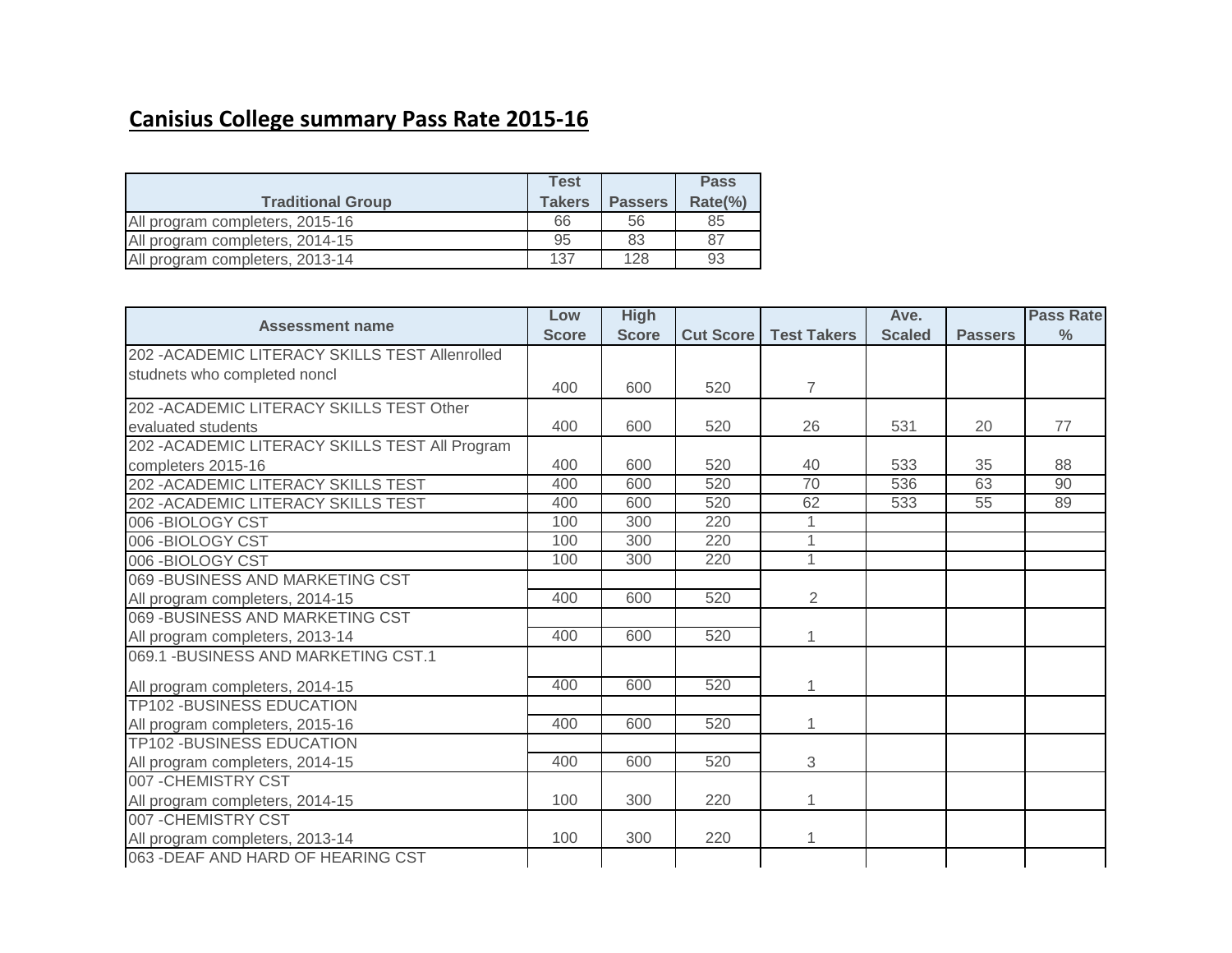| All program completers, 2013-14                    | 400 | 600 | 520 | 3              |     |    |     |
|----------------------------------------------------|-----|-----|-----|----------------|-----|----|-----|
| 063.1 - DEAF AND HARD OF HEARING CST.1             |     |     |     |                |     |    |     |
| All program completers, 2014-15                    | 400 | 600 | 520 | $\overline{4}$ |     |    |     |
| TP014 - EARLY CHILDHOOD                            |     |     |     |                |     |    |     |
| All program completers, 2015-16                    | 400 | 600 | 520 | 3              |     |    |     |
| TP014 - EARLY CHILDHOOD                            |     |     |     |                |     |    |     |
| All program completers, 2014-15                    | 400 | 600 | 520 | 3              |     |    |     |
| TP014 - EARLY CHILDHOOD                            |     |     |     |                |     |    |     |
| All program completers, 2013-14                    | 400 | 600 | 520 | $\overline{2}$ |     |    |     |
| 071-EDUC. TECHNOLOGY SPECIALIST CST                |     |     |     |                |     |    |     |
| All program completers, 2013-14                    | 400 | 600 | 520 | $\mathbf{1}$   |     |    |     |
| <b>201 - EDUCATING ALL STUDENTS</b>                |     |     |     |                |     |    |     |
| All enrolled students who have completed all noncl | 400 | 600 | 520 | 8              |     |    |     |
| <b>201 -EDUCATING ALL STUDENTS</b>                 |     |     |     |                |     |    |     |
| Other enrolled students                            | 400 | 600 | 520 | 33             | 527 | 31 | 94  |
| <b>201 -EDUCATING ALL STUDENTS</b>                 |     |     |     |                |     |    |     |
| All program completers, 2015-16                    | 400 | 600 | 520 | 60             | 530 | 59 | 98  |
| <b>201 -EDUCATING ALL STUDENTS</b>                 |     |     |     |                |     |    |     |
| All program completers, 2014-15                    | 400 | 600 | 520 | 76             | 532 | 75 | 99  |
| <b>201 -EDUCATING ALL STUDENTS</b>                 |     |     |     |                |     |    |     |
| All program completers, 2013-14                    | 400 | 600 | 520 | 64             | 530 | 61 | 95  |
| 090 - ELEMENTARY ATS-W                             |     |     |     |                |     |    |     |
| All enrolled students who have completed all noncl | 100 | 300 | 220 | $\mathbf{1}$   |     |    |     |
| 090 - ELEMENTARY ATS-W                             |     |     |     |                |     |    |     |
| All program completers, 2015-16                    | 100 | 300 | 220 | $\overline{2}$ |     |    |     |
| 090 - ELEMENTARY ATS-W                             |     |     |     |                |     |    |     |
| All program completers, 2014-15                    | 100 | 300 | 220 | $\overline{7}$ |     |    |     |
| 090 - ELEMENTARY ATS-W                             |     |     |     |                |     |    |     |
| All program completers, 2013-14                    | 100 | 300 | 220 | 54             | 261 | 54 | 100 |
| TP110 - ELEMENTARY EDUCATION                       |     |     |     |                |     |    |     |
| All enrolled students who have completed all noncl | 400 | 500 | 520 | $\mathbf{1}$   |     |    |     |
| TP110 - ELEMENTARY EDUCATION                       |     |     |     |                |     |    |     |
| Other enrolled students                            | 400 | 500 | 520 | 1              |     |    |     |
| TP110 - ELEMENTARY EDUCATION                       |     |     |     |                |     |    |     |
| All program completers, 2015-16                    | 400 | 500 | 520 | 26             | 56  | 23 | 88  |
| <b>TP110 - ELEMENTARY EDUCATION</b>                |     |     |     |                |     |    |     |
| All program completers, 2014-15                    | 400 | 500 | 520 | 27             | 60  | 27 | 100 |
| TP110 - ELEMENTARY EDUCATION                       |     |     |     |                |     |    |     |
| All program completers, 2013-14                    | 400 | 500 | 520 | 25             | 56  | 25 | 100 |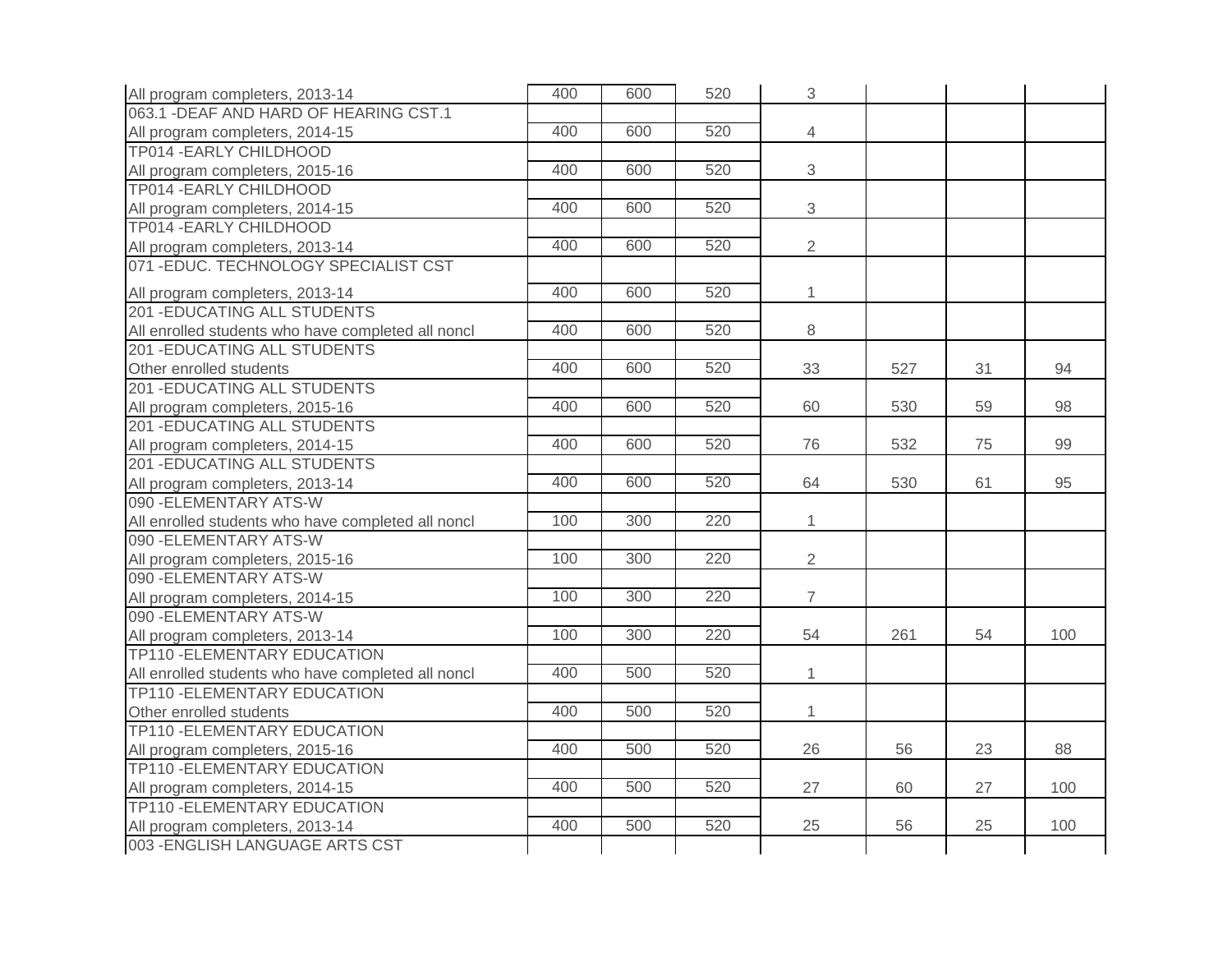| All program completers, 2014-15           | 100 | 300 | 220 | 3               |     |    |     |
|-------------------------------------------|-----|-----|-----|-----------------|-----|----|-----|
| 003 - ENGLISH LANGUAGE ARTS CST           |     |     |     |                 |     |    |     |
| All program completers, 2013-14           | 100 | 300 | 220 | $\overline{4}$  |     |    |     |
| 003.1 - ENGLISH LANGUAGE ARTS CST.1       |     |     |     |                 |     |    |     |
| All program completers, 2015-16           | 100 | 300 | 220 | 3               |     |    |     |
| 003.1 - ENGLISH LANGUAGE ARTS CST.1       |     |     |     |                 |     |    |     |
| All program completers, 2014-15           | 100 | 300 | 220 | $\overline{2}$  |     |    |     |
| 022 - ESOL CST                            |     |     |     |                 |     |    |     |
| Other enrolled students                   | 100 | 300 | 220 | $\mathbf{1}$    |     |    |     |
| 022-ESOL CST                              |     |     |     |                 |     |    |     |
| All program completers, 2015-16           | 100 | 300 | 220 | $\mathbf{1}$    |     |    |     |
| 022 - ESOL CST                            |     |     |     |                 |     |    |     |
| All program completers, 2013-14           | 100 | 300 | 220 | $\mathbf{1}$    |     |    |     |
| 012 - FRENCH CST                          |     |     |     |                 |     |    |     |
| All program completers, 2015-16           | 100 | 300 | 220 | $\mathbf{1}$    |     |    |     |
| 012 - FRENCH CST                          |     |     |     |                 |     |    |     |
| All program completers, 2014-15           | 100 | 300 | 220 | $\mathbf{1}$    |     |    |     |
| 012 - FRENCH CST                          |     |     |     |                 |     |    |     |
| All program completers, 2013-14           | 100 | 300 | 220 | $\overline{4}$  |     |    |     |
| 013 - GERMAN CST                          |     |     |     |                 |     |    |     |
| All program completers, 2013-14           | 100 | 300 | 220 | $\mathbf{1}$    |     |    |     |
| 073 - HEALTH EDUCATION CST                |     |     |     |                 |     |    |     |
| All program completers, 2014-15           | 400 | 600 | 520 | $\mathfrak{S}$  |     |    |     |
| 073.1 - HEALTH EDUCATION CST.1            |     |     |     |                 |     |    |     |
| All program completers, 2015-16           | 400 | 600 | 520 | 5               |     |    |     |
| 073.1 - HEALTH EDUCATION CST.1            |     |     |     |                 |     |    |     |
| All program completers, 2014-15           | 400 | 600 | 520 | 6               |     |    |     |
| TP011 - K-12 PHYSICAL EDUCATION           |     |     |     |                 |     |    |     |
| All program completers, 2015-16           | 400 | 600 | 520 | 12 <sup>°</sup> | 46  | 11 | 92  |
| TP011 - K-12 PHYSICAL EDUCATION           |     |     |     |                 |     |    |     |
| All program completers, 2014-15           | 400 | 600 | 520 | 15              | 52  | 15 | 100 |
| TP011 - K-12 PHYSICAL EDUCATION           |     |     |     |                 |     |    |     |
| All program completers, 2013-14           | 400 | 600 | 520 | $9$             |     |    |     |
| 001 - LIBERAL ARTS & SCIENCES TEST (LAST) |     |     |     |                 |     |    |     |
| All program completers, 2013-14           | 100 | 300 | 220 | 69              | 260 | 69 | 100 |
| 004 - MATHEMATICS CST                     |     |     |     |                 |     |    |     |
| All program completers, 2014-15           | 400 | 600 | 520 | 3               |     |    |     |
| 004 - MATHEMATICS CST                     |     |     |     |                 |     |    |     |
| All program completers, 2013-14           | 400 | 600 | 520 | 3               |     |    |     |
| 004.1 - MATHEMATICS CST.1                 |     |     |     |                 |     |    |     |
| Other enrolled students                   | 400 | 600 | 520 | $\mathbf{1}$    |     |    |     |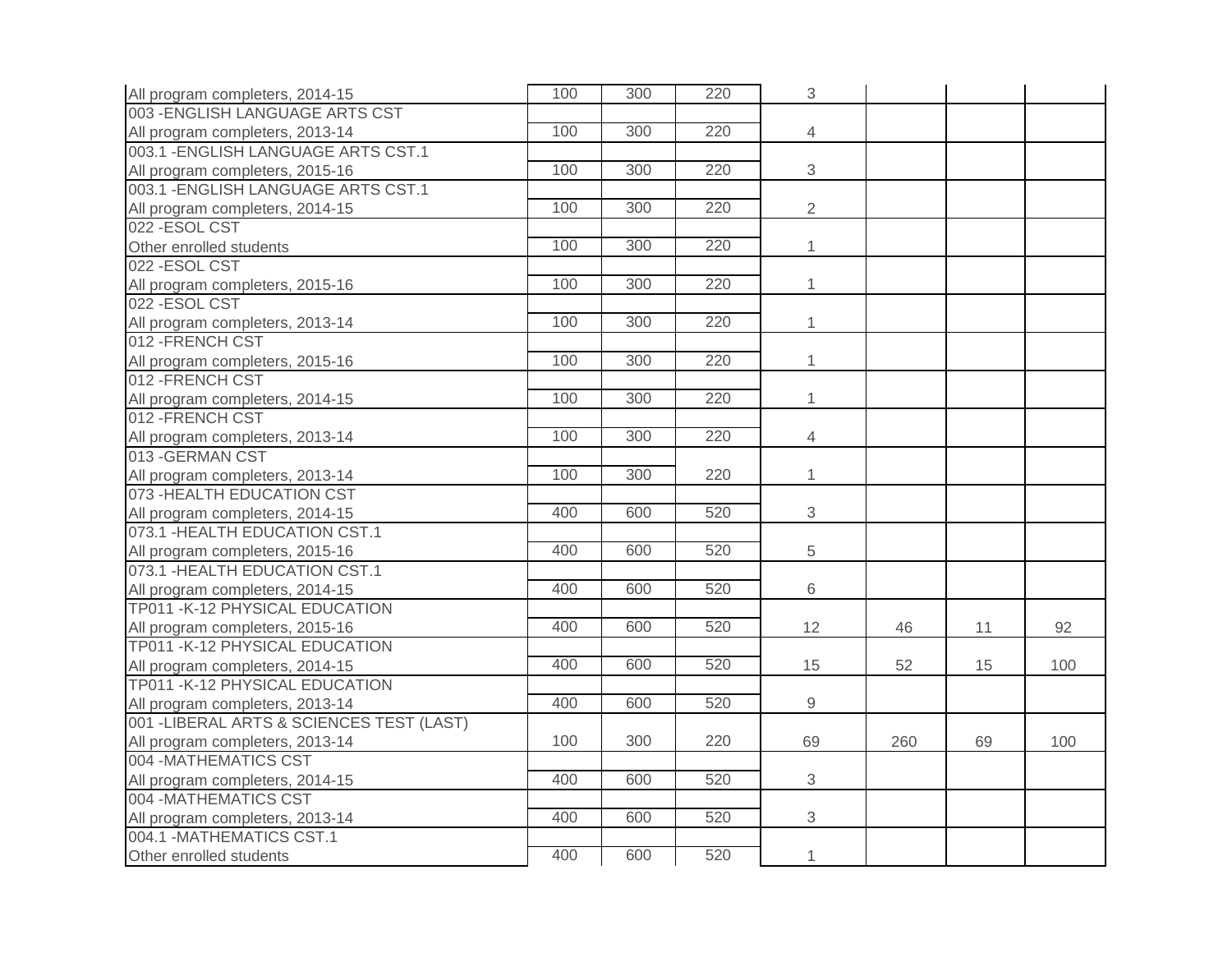| 004.1 - MATHEMATICS CST.1                                     |     |     |     |                |      |    |     |
|---------------------------------------------------------------|-----|-----|-----|----------------|------|----|-----|
| All program completers, 2015-16                               | 400 | 600 | 520 | 5              |      |    |     |
| 004.1 - MATHEMATICS CST.1                                     |     |     |     |                |      |    |     |
| All program completers, 2014-15                               | 400 | 600 | 520 | $\overline{2}$ |      |    |     |
| 1211 - MULTI-SUBJECT BIRTH TO GRADE 2                         |     |     |     |                |      |    |     |
| All program completers, 2015-16                               | 400 | 600 | 520 | 5              |      |    |     |
| 1211 - MULTI-SUBJECT BIRTH TO GRADE 2                         |     |     |     |                |      |    |     |
| All program completers, 2014-15                               | 400 | 600 | 520 | $\mathbf{1}$   |      |    |     |
| 002 - MULTI-SUBJECT CST                                       |     |     |     |                |      |    |     |
| All program completers, 2015-16                               | 100 | 300 | 220 | $\overline{7}$ |      |    |     |
| 002 - MULTI-SUBJECT CST                                       |     |     |     |                |      |    |     |
| All program completers, 2014-15                               | 100 | 300 | 220 | 25             | 254  | 25 | 100 |
| 002 - MULTI-SUBJECT CST                                       | 100 |     |     |                |      |    |     |
| All program completers, 2013-14                               | 100 | 300 | 220 | 67             | 249  | 66 | 99  |
| 1221 - MULTI-SUBJECT GRADES 1 - 6                             |     |     |     |                |      |    |     |
| All enrolled students who have complt all noncl               | 400 | 600 | 520 | $\overline{2}$ |      |    |     |
| 1221 - MULTI-SUBJECT GRADES 1 - 6                             |     |     |     |                |      |    |     |
| Other enrolled students                                       | 400 | 600 | 520 | $\overline{2}$ |      |    |     |
| 1221 - MULTI-SUBJECT GRADES 1 - 6                             |     |     |     |                |      |    |     |
| All program completers, 2015-16                               | 400 | 600 | 520 | 20             | 1672 | 20 | 100 |
| 1221 - MULTI-SUBJECT GRADES 1 - 6                             |     |     |     |                |      |    |     |
| All program completers, 2014-15                               | 400 | 600 | 520 | 13             | 1646 | 12 | 92  |
| 076 - PHYSICAL EDUCATION CST                                  |     |     |     |                |      |    |     |
| All program completers, 2015-16                               | 400 | 600 | 520 | $\mathbf{1}$   |      |    |     |
| 076 - PHYSICAL EDUCATION CST                                  |     |     |     |                |      |    |     |
| All program completers, 2014-15                               | 400 | 600 | 520 | $\overline{7}$ |      |    |     |
| 076 - PHYSICAL EDUCATION CST                                  |     |     |     |                |      |    |     |
| All program completers, 2013-14                               | 400 | 600 | 520 | 27             | 243  | 26 | 96  |
| 076.1 - PHYSICAL EDUCATION CST.1                              |     |     |     |                |      |    |     |
| Other enrolled students                                       | 400 | 600 | 520 | $\overline{2}$ |      |    |     |
| 076.1 - PHYSICAL EDUCATION CST.1                              |     |     |     |                |      |    |     |
| All program completers, 2015-16                               | 400 | 600 | 520 | 10             | 546  | 9  | 90  |
| 076.1 - PHYSICAL EDUCATION CST.1                              |     |     |     |                |      |    |     |
| All program completers, 2014-15                               | 400 | 600 | 520 | 13             | 542  | 12 | 92  |
| 076.1 - PHYSICAL EDUCATION CST.1                              |     |     |     |                |      |    |     |
| All program completers, 2013-14                               | 400 | 600 | 520 | 5              |      |    |     |
| 009 - PHYSICS CST                                             |     |     |     |                |      |    |     |
| All program completers, 2013-14                               | 100 | 300 | 220 | 3              |      |    |     |
| 969 - SAFETY NET BUSINESS & MARKETING                         |     |     |     |                |      |    |     |
|                                                               |     |     |     |                |      |    |     |
| All program completers, 2015-16<br>973 - SAFETY NET HEALTH ED | 100 | 300 | 220 | 1              |      |    |     |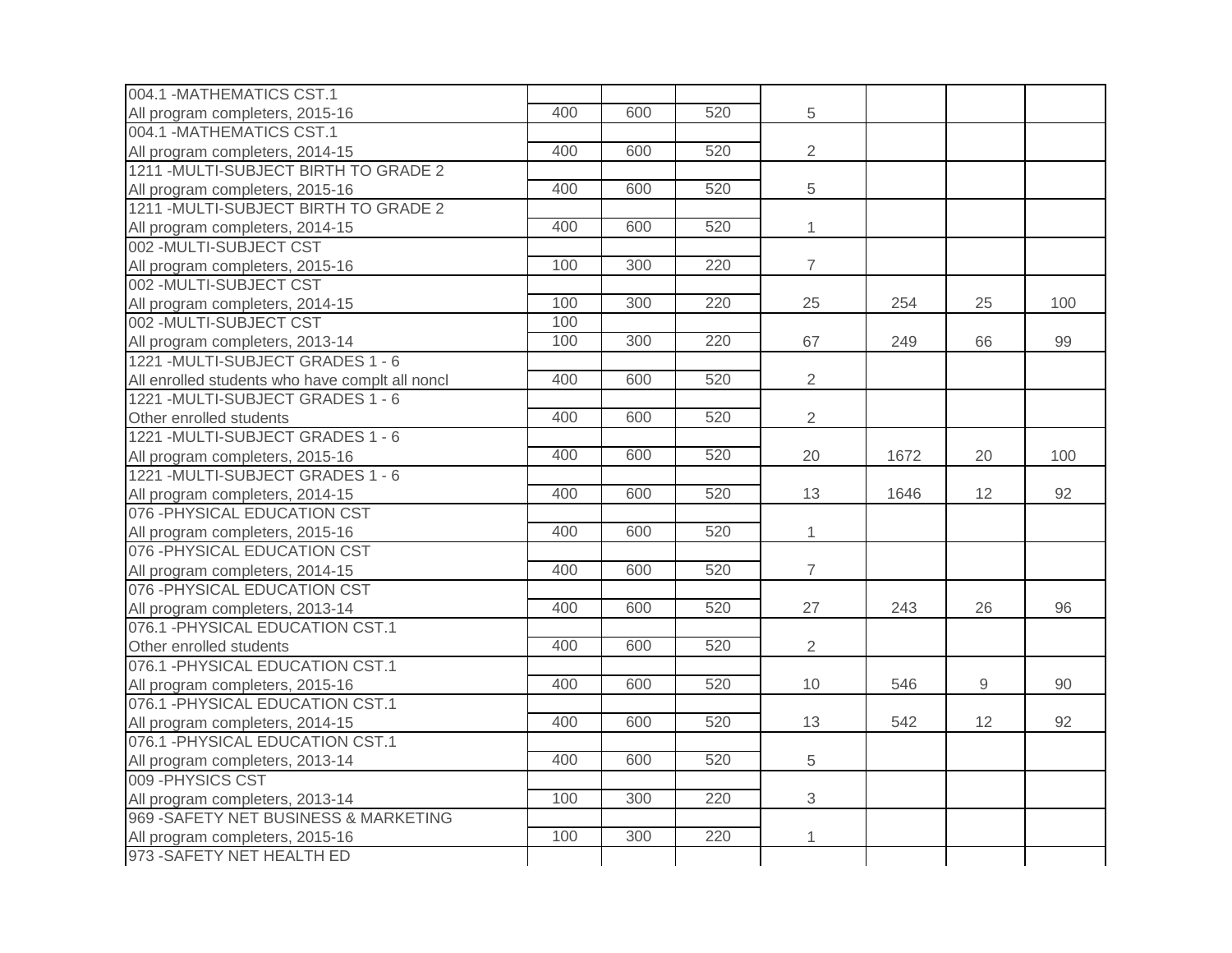| All program completers, 2015-16             | 100 | 300 | 220 | 1              |     |    |     |
|---------------------------------------------|-----|-----|-----|----------------|-----|----|-----|
| 976 - SAFETY NET PHYSICAL ED                |     |     |     |                |     |    |     |
| All program completers, 2015-16             | 100 | 300 | 220 | $\mathbf{1}$   |     |    |     |
| 960 - SAFETY NET STUDENTS WITH DISABILITIES |     |     |     |                |     |    |     |
| All program completers, 2015-16             | 100 | 300 | 220 | $\mathbf{1}$   |     |    |     |
| 091 - SECONDARY ATS-W                       |     |     |     |                |     |    |     |
| All program completers, 2015-16             | 100 | 300 | 220 | $\overline{2}$ |     |    |     |
| 091 - SECONDARY ATS-W                       |     |     |     |                |     |    |     |
| All program completers, 2014-15             | 100 | 300 | 220 | 4              |     |    |     |
| 091 - SECONDARY ATS-W                       |     |     |     |                |     |    |     |
| All program completers, 2013-14             | 100 | 300 | 220 | 23             | 264 | 23 | 100 |
| TP003 - SECONDARY ENGLISH-LANGUAGE ARTS     |     |     |     |                |     |    |     |
| All program completers, 2015-16             | 400 | 600 | 520 | 3              |     |    |     |
| TP003 - SECONDARY ENGLISH-LANGUAGE ARTS     |     |     |     |                |     |    |     |
| All program completers, 2014-15             | 400 | 600 | 520 | $\overline{4}$ |     |    |     |
| TP003 - SECONDARY ENGLISH-LANGUAGE ARTS     |     |     |     |                |     |    |     |
| All program completers, 2013-14             | 400 | 600 | 520 | 5              |     |    |     |
| TP004 - SECONDARY HISTORY/SOCIAL STUDIES    |     |     |     |                |     |    |     |
| All program completers, 2015-16             | 400 | 600 | 520 | $\overline{4}$ |     |    |     |
| TP004 - SECONDARY HISTORY/SOCIAL STUDIES    |     |     |     |                |     |    |     |
| All program completers, 2014-15             | 400 | 600 | 520 | 8              |     |    |     |
| TP004 - SECONDARY HISTORY/SOCIAL STUDIES    |     |     |     |                |     |    |     |
| All program completers, 2013-14             | 400 | 600 | 520 | $\mathfrak{S}$ |     |    |     |
| TP005 - SECONDARY MATHEMATICS               |     |     |     |                |     |    |     |
| All program completers, 2015-16             | 400 | 600 | 520 | $\mathbf{3}$   |     |    |     |
| TP005 - SECONDARY MATHEMATICS               |     |     |     |                |     |    |     |
| All program completers, 2014-15             | 400 | 600 | 520 | $\overline{4}$ |     |    |     |
| TP005 - SECONDARY MATHEMATICS               |     |     |     |                |     |    |     |
| All program completers, 2013-14             | 400 | 600 | 520 | $\overline{2}$ |     |    |     |
| TP006 - SECONDARY SCIENCE                   |     |     |     |                |     |    |     |
| All program completers, 2014-15             | 400 | 600 | 520 | $\overline{2}$ |     |    |     |
| TP006 - SECONDARY SCIENCE                   |     |     |     |                |     |    |     |
| All program completers, 2013-14             | 400 | 600 | 520 | $\mathbf{1}$   |     |    |     |
| 005 - SOCIAL STUDIES CST                    |     |     |     |                |     |    |     |
| Other enrolled students                     | 100 | 300 | 220 | 1              |     |    |     |
| 005 - SOCIAL STUDIES CST                    |     |     |     |                |     |    |     |
| All program completers, 2015-16             | 100 | 300 | 220 | $\overline{2}$ |     |    |     |
| 005 - SOCIAL STUDIES CST                    |     |     |     |                |     |    |     |
| All program completers, 2014-15             | 100 | 300 | 220 | $\overline{9}$ |     |    |     |
| 005 - SOCIAL STUDIES CST                    |     |     |     |                |     |    |     |
| All program completers, 2013-14             | 100 | 300 | 220 | $\overline{7}$ |     |    |     |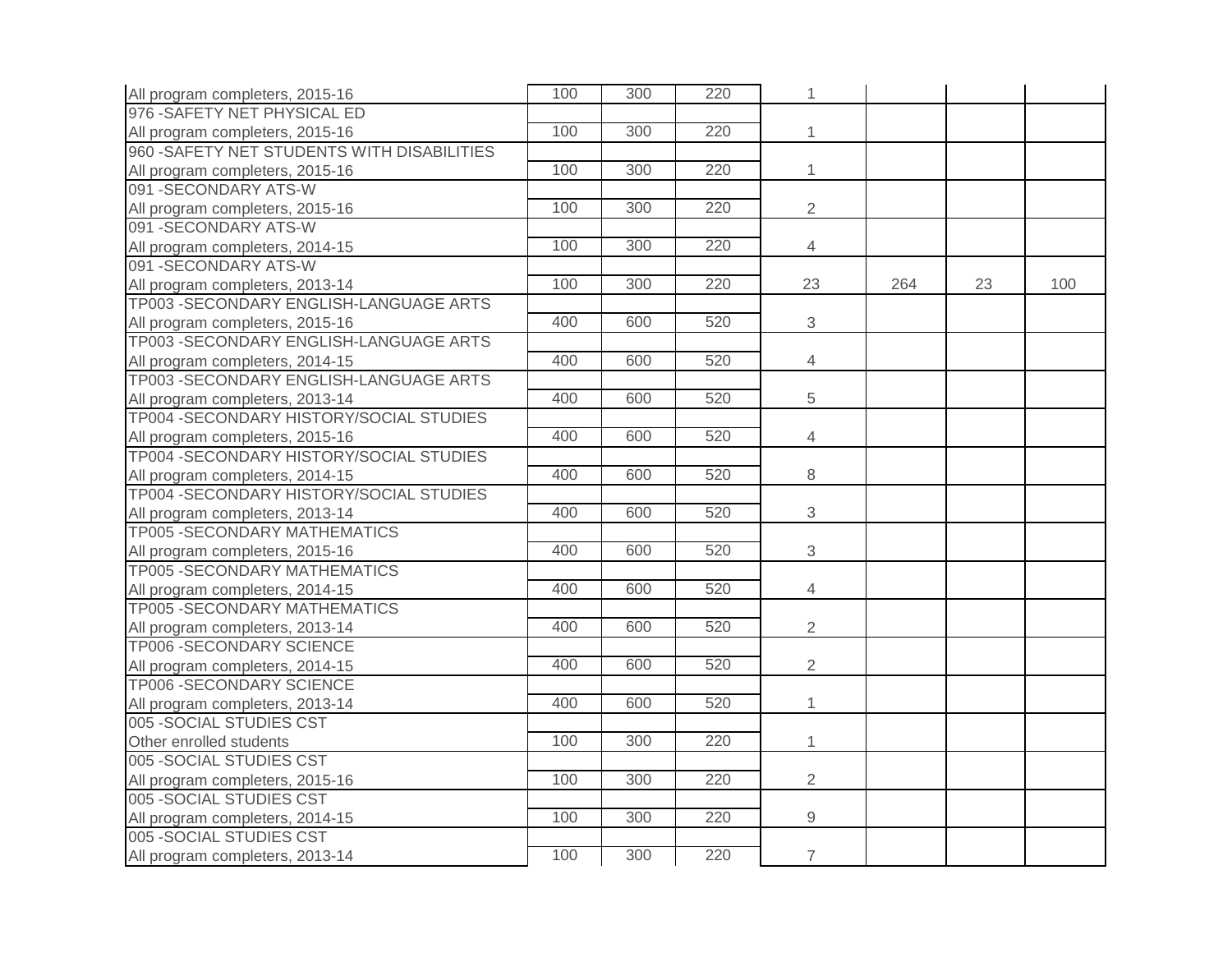| 020 - SPANISH CST                              |     |     |     |                |     |    |     |
|------------------------------------------------|-----|-----|-----|----------------|-----|----|-----|
| All program completers, 2015-16                | 100 | 300 | 220 | $\overline{2}$ |     |    |     |
| 020 - SPANISH CST                              |     |     |     |                |     |    |     |
| All program completers, 2013-14                | 100 | 300 | 220 | $\mathbf{1}$   |     |    |     |
| <b>TP012 -SPECIAL EDUCATION</b>                |     |     |     |                |     |    |     |
| All program completers, 2014-15                | 400 | 600 | 520 | $\overline{7}$ |     |    |     |
| <b>TP012 -SPECIAL EDUCATION</b>                |     |     |     |                |     |    |     |
| All program completers, 2013-14                | 400 | 600 | 520 | 9              |     |    |     |
| 060 - STUDENTS WITH DISABILITIES CST           |     |     |     |                |     |    |     |
| All program completers, 2015-16                | 400 | 600 | 520 | 1              |     |    |     |
| 060 - STUDENTS WITH DISABILITIES CST           |     |     |     |                |     |    |     |
| All program completers, 2014-15                | 400 | 600 | 520 | $\overline{7}$ |     |    |     |
| 060 - STUDENTS WITH DISABILITIES CST           |     |     |     |                |     |    |     |
| All program completers, 2013-14                | 400 | 600 | 520 | 18             | 242 | 18 | 100 |
| 060.1 - STUDENTS WITH DISABILITIES CST.1       |     |     |     |                |     |    |     |
| All enrolled students who have compl all noncl | 400 | 600 | 520 | $\overline{2}$ |     |    |     |
| 060.1 - STUDENTS WITH DISABILITIES CST.1       |     |     |     |                |     |    |     |
| Other enrolled students                        | 400 | 600 | 520 | 1              |     |    |     |
| 060.1 - STUDENTS WITH DISABILITIES CST.1       |     |     |     |                |     |    |     |
| All program completers, 2015-16                | 400 | 600 | 520 | $\overline{7}$ |     |    |     |
| 060.1 - STUDENTS WITH DISABILITIES CST.1       |     |     |     |                |     |    |     |
| All program completers, 2014-15                | 400 | 600 | 520 | 12             | 545 | 11 | 92  |
| 060.1 - STUDENTS WITH DISABILITIES CST.1       |     |     |     |                |     |    |     |
| All program completers, 2013-14                | 400 | 600 | 520 | $\overline{4}$ |     |    |     |
| TP020 - WORLD LANGUAGE                         |     |     |     |                |     |    |     |
| All program completers, 2015-16                | 400 | 600 | 520 | $\overline{2}$ |     |    |     |
| TP020 - WORLD LANGUAGE                         |     |     |     |                |     |    |     |
| All program completers, 2014-15                | 400 | 600 | 520 | $\overline{2}$ |     |    |     |
| TP020 - WORLD LANGUAGE                         |     |     |     | $\overline{2}$ |     |    |     |
| All program completers, 2013-14                | 400 | 600 | 520 |                |     |    |     |

|                                                   | Test          |                | <b>Pass Rate</b> |
|---------------------------------------------------|---------------|----------------|------------------|
| <b>Non Traditional Group (TFA)</b>                | <b>Takers</b> | <b>Passing</b> | ℅                |
| All program completers, 2015-16                   |               |                |                  |
| All program completers, combined 3 academic years |               |                |                  |
|                                                   |               |                |                  |